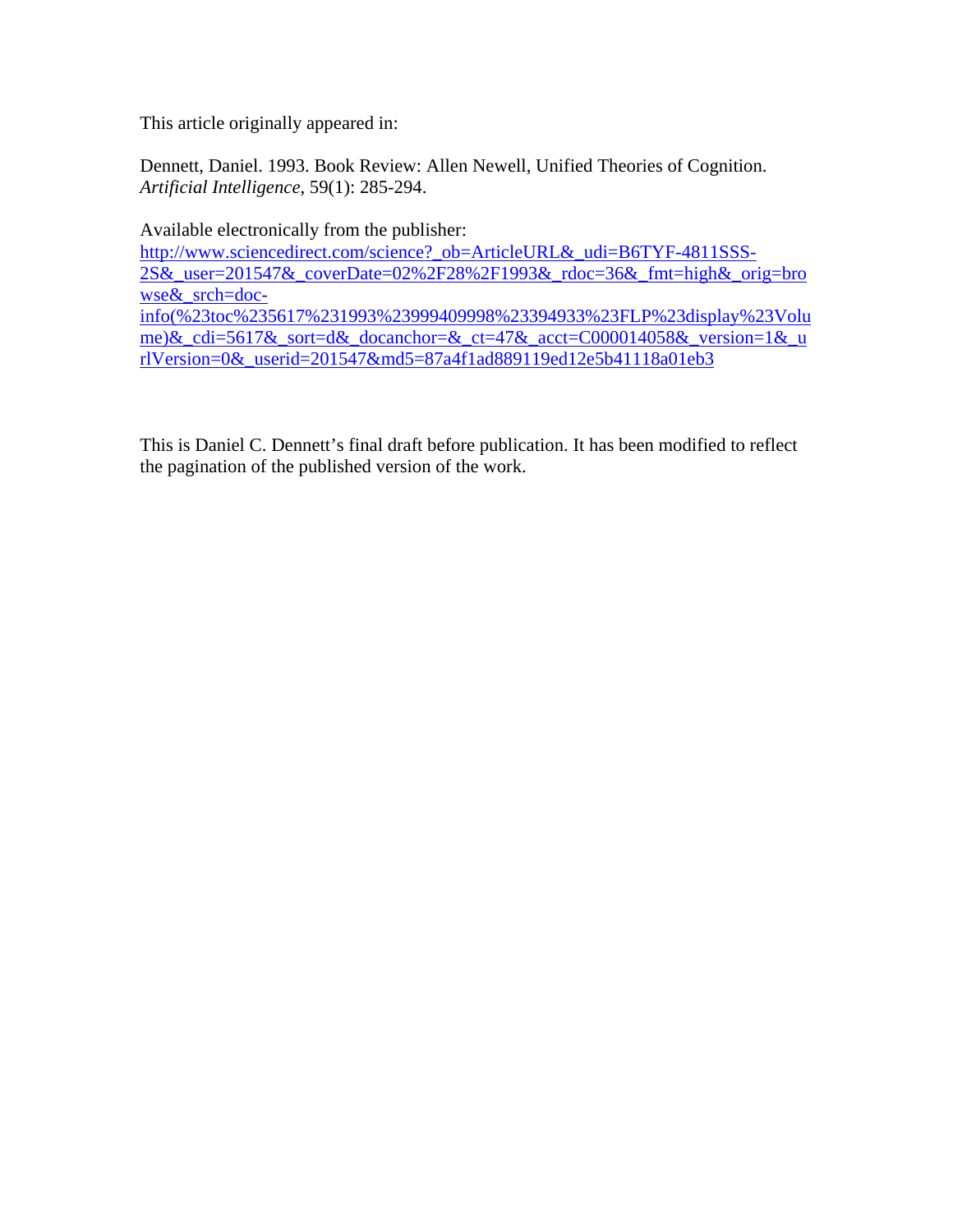*Artificial Intelligence* 59 (1993) 285-294 285 Elsevier

# Book Review

Allen Newell, Unified Theories of Cognition \*

 Daniel C. Dennett *Center for Cognitive Studies*, Tufts University, Medford, MA 02155-7068, USA Received August 1991 Revised September 1992

 The time for unification in cognitive science has arrived, but who should lead the charge? The immunologist-turned-neuroscientist Gerald Edelman [6] thinks that neuroscientists should lead-or more precisely that he should (he seems to have a low opinion of everyone else in cognitive science). Someone might think that I had made a symmetrically opposite claim in Consciousness Explained [4]: philosophers (or more precisely, those that agree with me!) are in the best position to see how to tie all the loose ends together. But in fact I acknowledged that unifying efforts such as mine are prototheories, explorations that are too metaphorical and impressionistic to serve as the model for a unified theory. Perhaps Newell had me in mind when he wrote in his introduction (p.16) that a unified theory "can't be just a pastiche, in which disparate formulations are strung together with some sort of conceptual bailing wire", but in any case the shoe more or less fits, with some pinching. Such a "pastiche" theory can be a good staging ground, however, and a place to stand while considering the strengths and weaknesses of better built theories. So I agree with him.

 It is not just philosophers' theories that need to be made honest by modeling at this level; neuroscientists' theories are in the same boat. For instance, Gerald Edelman's (1989) elaborate theory of

Correspondence to: D.C. Dennett, Center for Cognitive Studies, Tufts University, Medford,

MA 02155-7068, USA. E-mail: ddennett@pearl.tufts.edu.

\*(Harvard University Press, Cambridge, MA, 1990); xvi+ 549 pages.

0004-3702/93/\$ 06.00 (c)1993 - Elsevier Science Publishers B.V. All rights reserved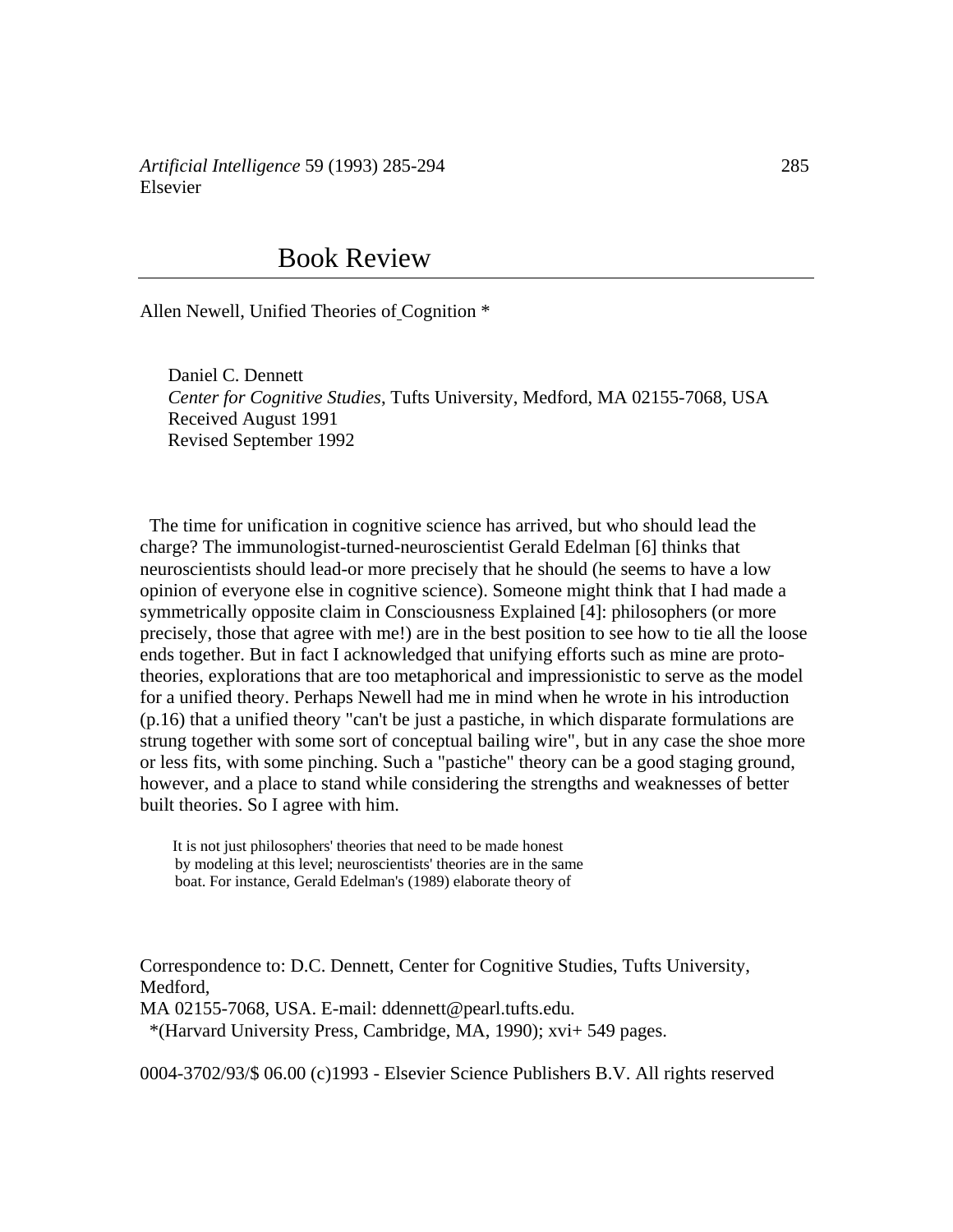"re-entrant" circuits in the brain makes many claims about how such re-entrants can accomplish the discriminations, build the memory structures, coordinate the sequential steps of problem solving, and in general execute the activities of a human mind, but in spite of a wealth of neuroanatomical detail, and enthusiastic and often plausible assertions from Edelman, we won't know what his re-entrants can do-we won't know that re-entrants are the right way to conceive of the functional neuroanatomy-until they are fashioned into a whole cognitive architecture at the grain-level of Act\* or Soar and put through their paces. [4, p. 268]

 So I begin with a ringing affirmation of the central claim of Newell's book. Let's hear it for models like Soar. Exploring whole cognitive systems at roughly that grain-level is the main highway to unification. I agree, moreover, with the reasons he offers for his proposal. But in my book I also alluded to two reservations I have with Newell's program without spelling out or defending either of them. This is obviously the time to make good on those promissory notes or recant them. "My own hunch", I said, "is that, for various reasons that need not concern us here, the underlying medium of production systems is still too idealized and oversimplified in its constraints" [4, p. 267]. And a little further along I expressed my discomfort with Newell's support for the traditional division between working memory and long-term memory, and the accompanying notion of distal access via symbols, since it encourages a vision of "movable symbols" being transported here and there in the nervous system-an image that slides almost irresistibly into the incoherent image of the Cartesian Theater, the place in the brain where "it all comes together" for consciousness.

 Preparing for this review, I re-read Unified Theories of Cognition, and read several old and recent Newell papers, and I'm no longer confident that my reservations weren't based on misunderstandings. The examples that Newell gives of apparently alternative visions that can readily enough be accommodated within Soar-semantic and episodic memory within the single, unified LTM, Koler's proceduralism, Johnson-Laird's mental models, for instance-make me wonder. It's not that Soar can be all things to all people (that would make it vacuous), but that it is easy to lose sight of the fact that Soar's level is a low or foundational architectural level, upon which quasi- architectural or firmware levels can be established, at which to render the features and distinctions that at first Soar seems to deny. But let's put my reservations on the table and see what we make of them.

 On the first charge, that Soar (and production systems in general) are still too idealized and oversimplified, Newell might simply agree, noting that we must begin with oversimplifications and use our experience with them to uncover the complications that matter. Is Soar the way to organize cognitive

#### 286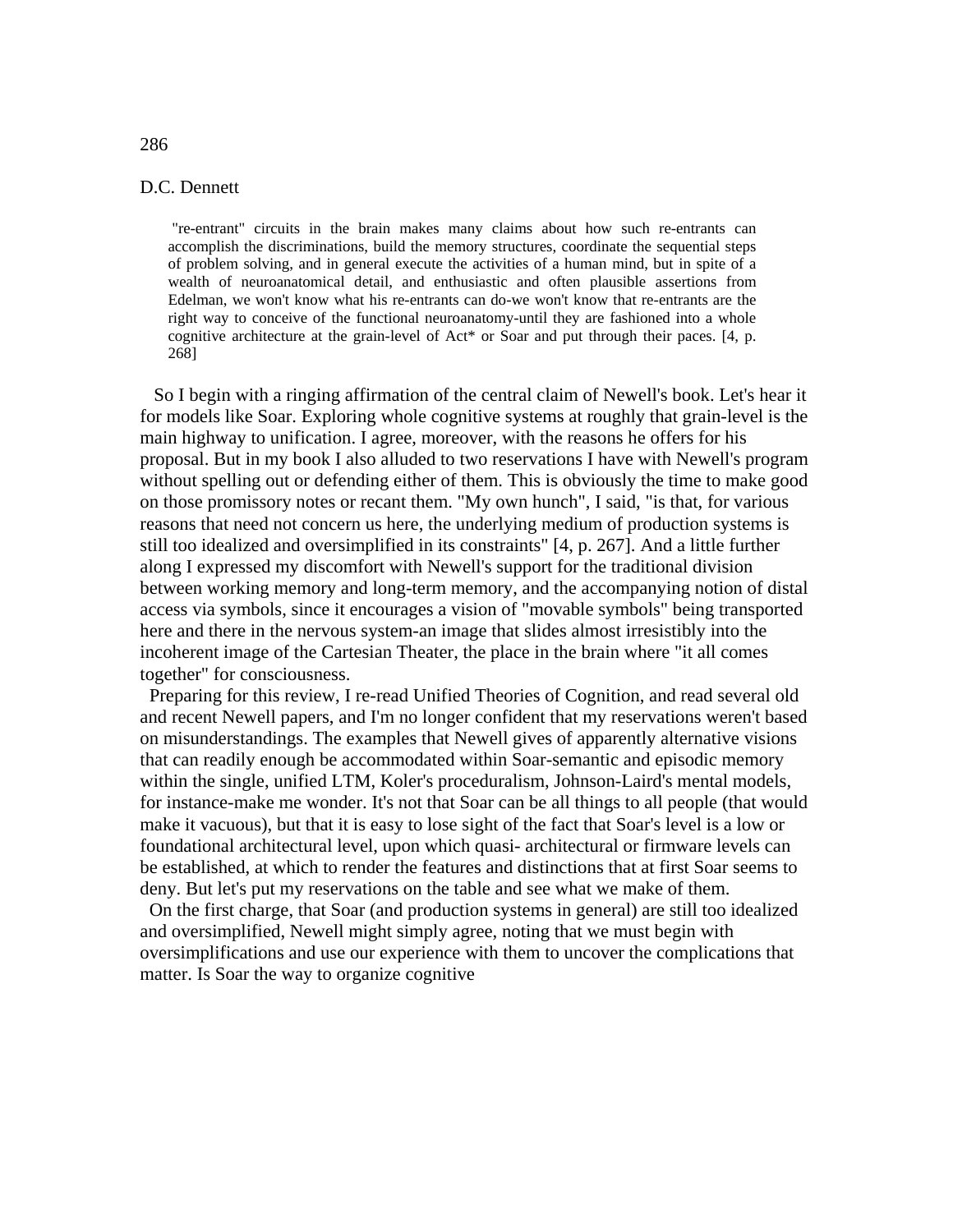287

science, or is it "just" a valiant attempt to impose order (via a decomposition) on an incredibly heterogeneous and hard-to-analyze tangle? There's a whole messy world of individualized and unrepeatable mental phenomena out there, and the right question to ask is not: "Does Soar idealize away from these?"-because the answer is obvious: "Yes, so what?" The right question is: "Can the important complications be reintroduced gracefully as elaborations of Soar?" And the answer to that question depends on figuring out which complications are really important and why. Experience has taught me that nothing short of considerable mucking about with an actual implementation of Soar, something I still have not done, would really tell me what I should think about it, so I won't issue any verdicts here at all, just questions.

 First, to put it crudely, what about pleasure and pain? I'm not just thinking of highurgency interrupts (which are easy enough to add, presumably), but a more subtle and encompassing focusing role. Newell recognizes the problem of focusing, and even points out-correctly, in my view-that the fact that this can be a problem for Soar is a positive mark of verisimilitude. "Thus the issue for the standard computer is how to be interrupted, whereas the issue for Soar and Act\* (and presumably for human cognition) is how to keep focused" (Newell, Rosenbloom and Laird [10]). But the Soar we are shown in the book is presented as hyperfunctional.

 Soar's mechanisms are dictated by the functions required of a general cognitive agent. We have not posited detailed technological limitations to Soar mechanisms. There is nothing inappropriate or wrong with such constraints. They may well exist, and if they do, they must show up in any valid theory. (p. 354)

Doesn't this extreme functionalism lead to a seriously distorted foundational architecture? Newell provides an alphabetized list (Fig. 8.1, p. 434) of some mental phenomena Soar has not yet tackled, and among these are daydreaming, emotion and affect, imagery, and play. Soar is all business. Soar is either working or sound asleep, always learning-bychunking, always solving problems, never idling. There are no profligate expenditures on dubious digressions, no along-for-the-ride productions cluttering up the problem spaces, and Soar is never too tired and cranky to take on yet another impasse. Or so it seems. Perhaps if we put just the right new menagerie of operators on stage, or the right items of supplementary knowledge in memory, a sprinkling of sub-optimal goals, etc., a lazy, mathophobic, lust-obsessed Soar could stand forth for all to see. That is what I mean about how easy it is to misplace the level of Soar; perhaps all this brisk, efficient problem solving should be viewed as the biological (rather than psychological) activities of elements too small to be visible to the naked eye of the folk-psychological observer.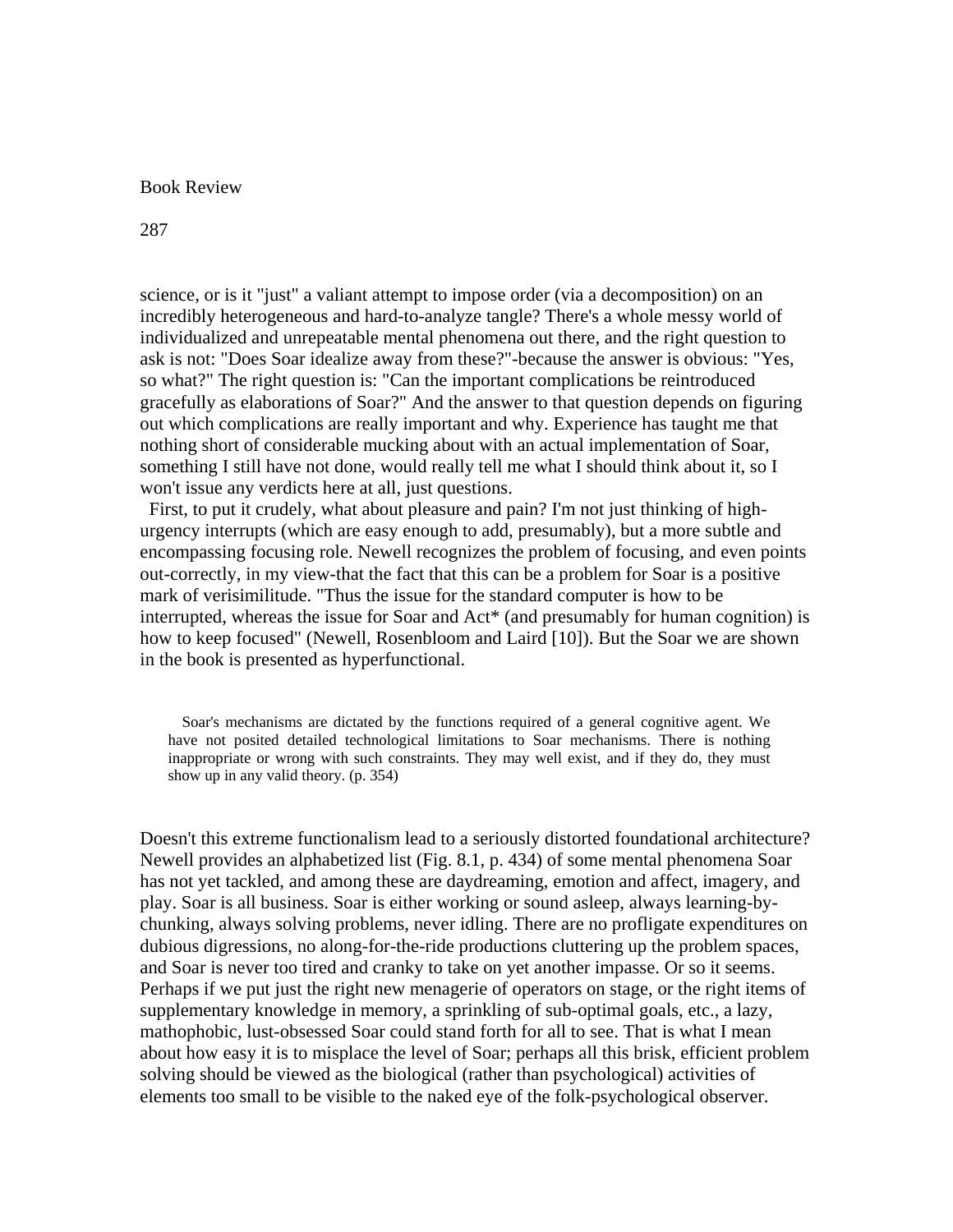But if so, then there is a large element of misdirection in Newell's advertising about his functionalism. "How very functional your teeth are, Grandma!" said Red Riding Hood. "The better to model dysfunctionality when the time comes, my dear!" replied the wolf. Moreover, even when Soar deals with "intendedly rational behavior" of the sort we engage in when we are good experimental subjects-comfortable, well-paid, and highly motivated-I am skeptical about the realism of the model. Newell acknowledges that it leaves out the "feelings and considerations" that "float around the periphery" (p. 369), but isn't there also lots of non-peripheral waste motion in human cognition? (There certainly seems to me to be a lot of it when I think hard-but maybe Newell's own mental life is as brisk and no-nonsense as his book!)

 Besides, the hyperfunctionality is biologically implausible (as I argue in my book). Newell grants that Soar did not arise through evolution (Fig. 8.1), but I am suggesting that perhaps it could not. The Spock-like rationality of Soar is a very fundamental feature of the architecture; there is no room at the architectural level for some thoughts to be harder to think because they hurt, to put it crudely. But isn't that a fact just as secure as any discovered in the psychological laboratory? Shouldn't it be a primary constraint? Ever since Hume got associationism under way with his quasi-mechanical metaphors of combination and attraction between ideas, we have had the task of describing the dynamics of thought: what makes the next thought follow in the heels of the current thought? Newell has provided us, in Soar, with a wonderfully deep and articulated answer-the best ever-but it is an answer that leaves out what I would have thought was a massive factor in the dynamics of thought: pain and pleasure. Solving some problems is a joy; solving others is a bore and a headache, and there are still others that you would go mad trying to solve, so painful would it be to contemplate the problem space. Now it may just be that these facts are emergent properties at a higher level, to be discerned in special instances of Soar chugging along imperturbably, but that seems rather unlikely to me. Alternatively, it may be that the Sturm und Drang of affect can be piped in as a later lowlevel embellishment without substantially modifying the basic architecture, but that seems just as unlikely.

 David Joslin has pointed out to me that the business-like efficiency we see in the book is largely due to the fact that the various implementations of Soar that we are shown are all special-purpose, truncated versions, with tailor-made sets of operators and productions. In a fully general-purpose Soar, with a vastly enlarged set of productions, we would probably see more hapless wandering than we would want, and have to cast about for ways to focus Soar's energies. And it is here, plausibly, that an affective dimension might be just what is needed, and it has been suggested by various people (Sloman and Croucher [13], de Sousa [5]) that it cannot be packaged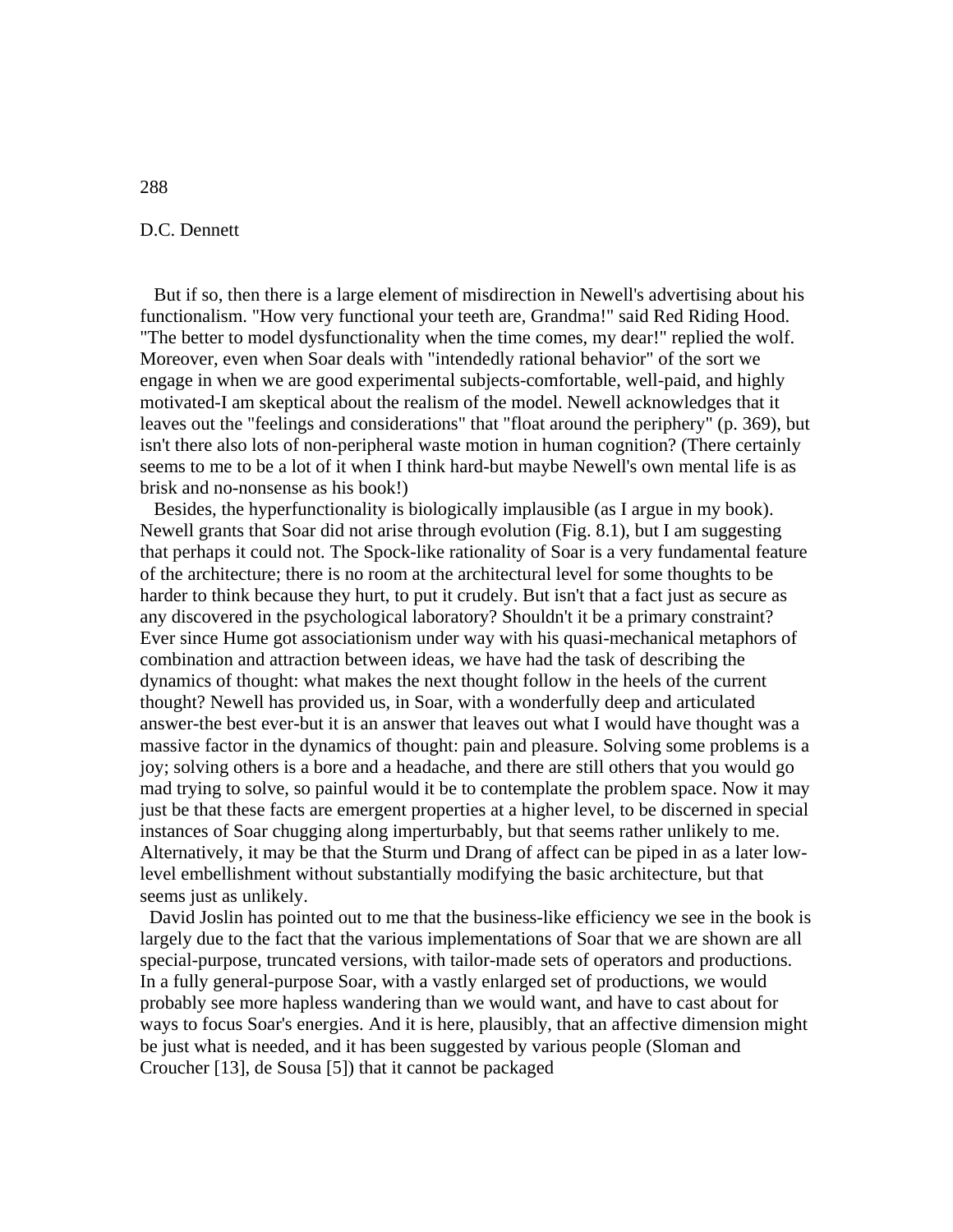289

within the contents of further knowledge, but must make a contribution orthogonal to the contribution of knowledge.

 That was what I had in mind in my first reservation, and as one can see, I'm not sure how sharply it cuts. As I said in my book, we've come a long way from the original von Neumann architecture, and the path taken so far can be extrapolated to still brainier and more biological architectures. The way to find out how much idealization we can afford is not to engage in philosophical debates.

 My second reservation, about symbols and distal access, opens some different cans of worms. First, there is a communication problem I want to warn other philosophers about, because it has bedeviled me up to the time of revising the draft of this review. I think I now understand Newell's line on symbols and semantics, and will try to explain it. (If I still don't get it, no harm done-other readers will set me straight.) When he introduces symbols he seems almost to go out of his way to commit what we philosophers call usemention errors. He gives examples of symbol tokens in Fig. 2-9 (p. 73). He begins with words in sentences (and that's fine), but goes on to numbers in equations. We philosophers would say that the symbols were numerals-names for numbers. Numbers aren't symbols. He goes on: atoms in formulas. No. Atom-symbols in formulas; formulas are composed of symbols, not atoms; molecules are composed of atoms. Then objects in pictures. No. Object-depictions in pictures. I am sure Newell knows exactly what philosophers mean by a use-mention error, so what is his message supposed to be? "For the purposes of AI it doesn't matter"? Or "We AI-types never get confused about such an obvious distinction, so we can go on speaking loosely"? I don't believe it. There is a sort of willful semantic descent (the opposite of Quine's semantic ascent, in which we decide to talk about talk about things) that flavors many AI discussions. It arises, I think, largely because in computer science the expressions up for semantic evaluation do in fact refer very often to things inside the computer-to subroutines that can be called, to memory addresses, to data structures, etc. Moreover, because of the centrality of the domain of arithmetic in computers, the topic of "discussion" is often numbers, and arithmetical expressions for them. So it is easy to lose sight of the fact that when you ask the computer to "evaluate" an expression, and it outputs "3", it isn't giving you a number; it's telling you a number. But that's all right, since all we ever want from numbers is to have them identified-you can't eat 'em or ride 'em. (Compare "Gimme all your money!" "OK. \$42.60, including the change in my pocket.") Can it be that this confusion of symbols and numbers is also abetted by a misappreciation of the fact that, for instance, the binary ASCII code for the numeral "9" is not the binary expression of the number 9?

Whatever its causes-or even its justifications-this way of speaking cre-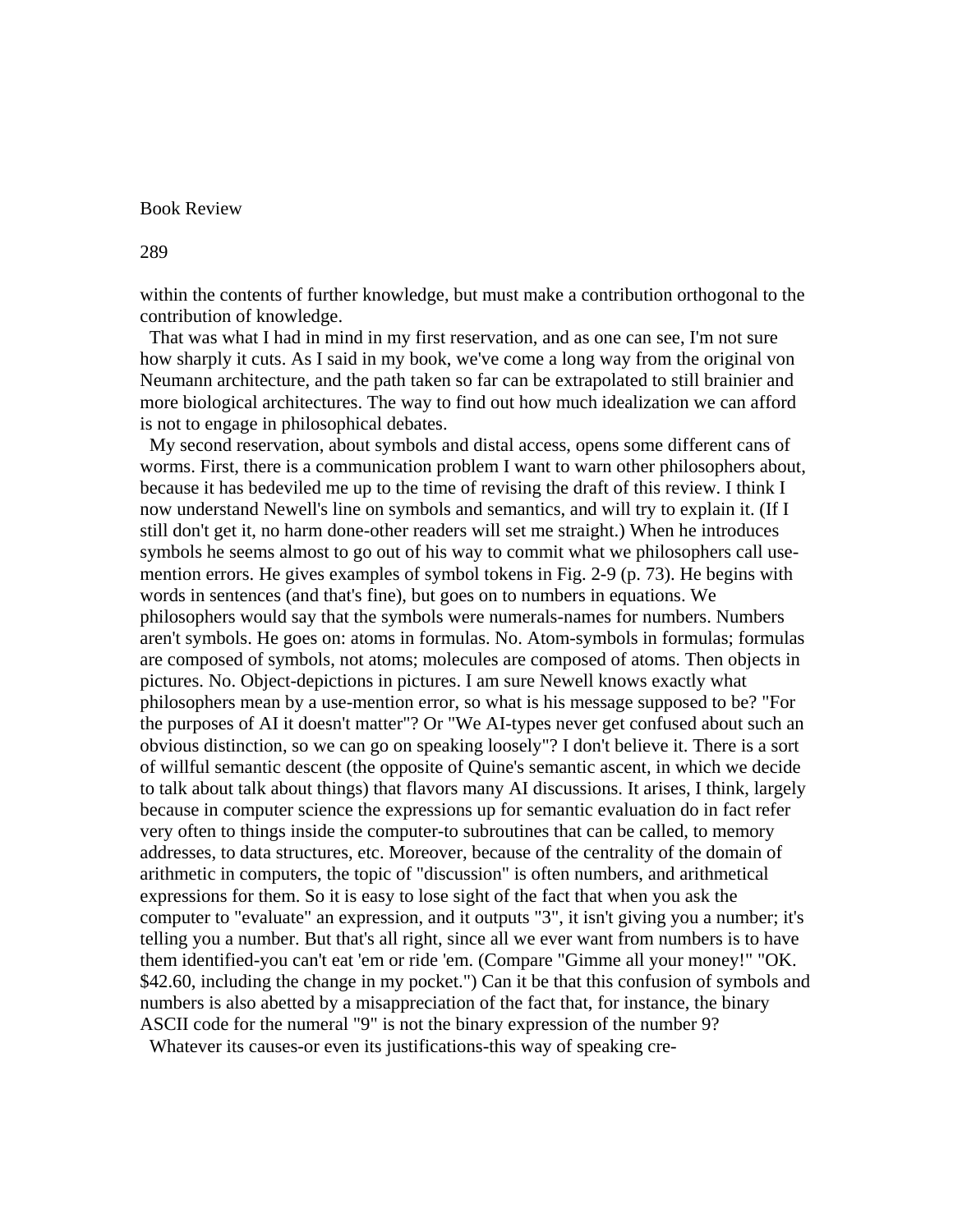ates the impression that, for people in AI, semantics is something entirely internal to the system. This impression is presumably what led Jerry Fodor into such paroxysms in "Tom Swift and his Procedural Grandmother" [7]. It is too bad he didn't know how to put his misgivings constructively. I tried once:

We get the idea [from Newell [9]] that a symbol designates if it gives access to a certain object or if it can affect a certain object. And this almost looks all right as long as what we're talking about is internal states .... But of course the real problem is that that isn't what reference is all about. If that were what reference was all about, then what would we say about what you might call my Julie Christie problem? I have a very good physically instantiated symbol for Julie Christie. I know it refers to her, I know it really designates her, but it doesn't seem to have either of the conditions that Professor Newell describes, alas. [2, p. 53] (See also Smith [14].)

# Newell's answer:

 The criticisms seemed to me to be a little odd because to say that one has access to something does not mean that one has access to all of that thing; having some information about Julie Christie certainly doesn't give one complete access to Julie Christie. That is what polite society is all about .... The first stage is that there are symbols which lead to internal structures. I don't think this is obscure, and it is important in understanding where the

 aboutness comes from ... the data structures contain knowledge about things in the outside world. So you then build up further symbols which access things that you can think of as knowledge about something-knowledge about Julie Christie for instance. If you want to ask why a certain symbol says something about Julie Christie, you have to ask why the symbolic expression that contains the symbol says something about Julie Christie. And the answer may be ... because of processes that put it together which themselves have knowledge about Julie Christie .... Ultimately it may turn out to depend upon history, it may depend on some point in the history of the system when it came in contact with something in the world which provided it with that knowledge. ([2, p. 171], emphasis mine)

 What we have here, I finally realize, is simply a two-stage (or n-stage) functional role semantics: in the end the semantics of symbols is anchored to the world via the knowledge that can be attributed to the whole system at the knowledge level in virtue of its capacity, exercised or not, for perspicuous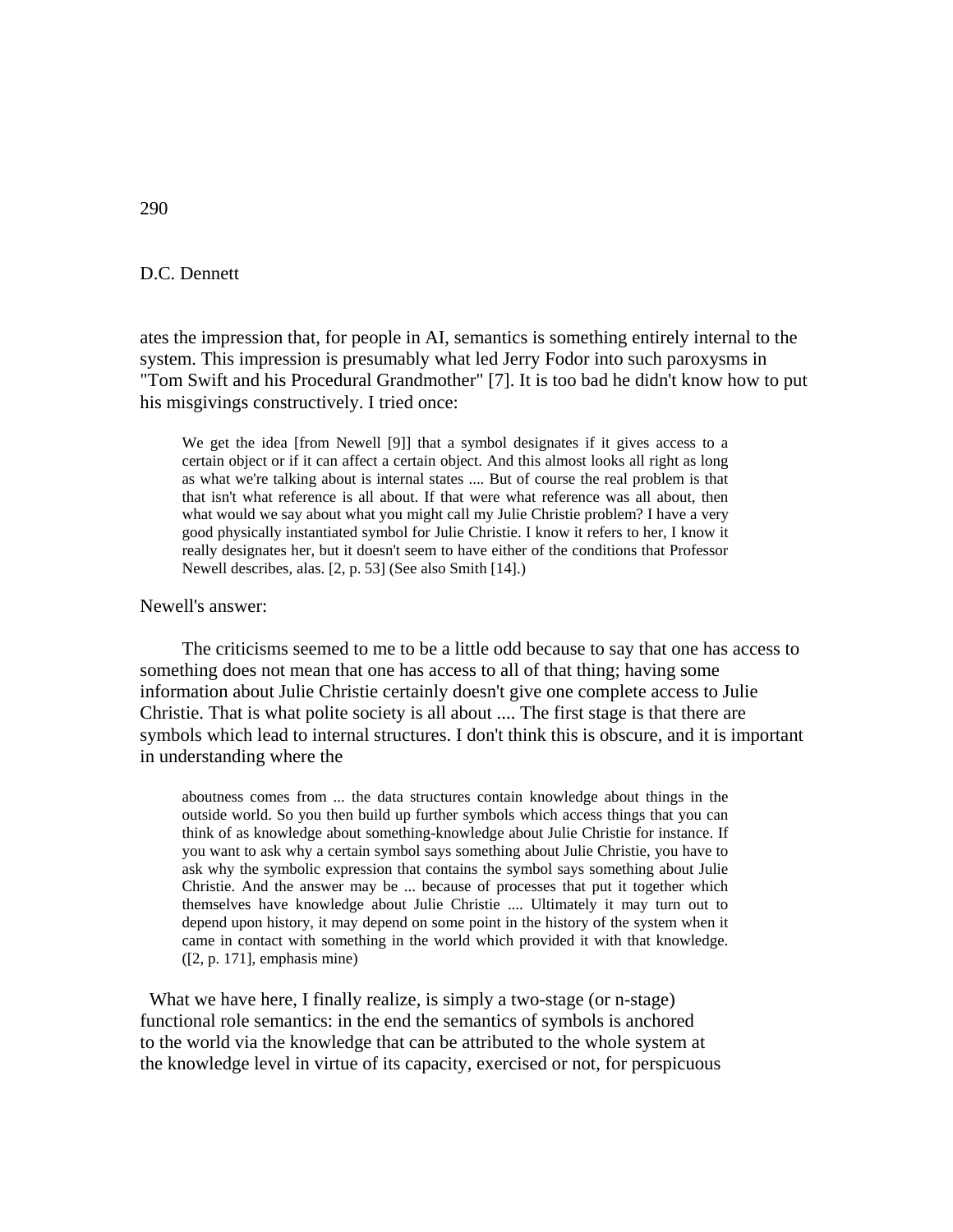291

 $\overline{a}$ 



 **Fig. 1**. Symbols provide distal access. (Originally, Fig. 2.10 (p. 75) in Unified Theories of Cognition.)

behavior vis-a-vis the items in the world its knowledge is about. And that's my view, too. What makes a data structure about Julie Christie is that it's the part of the system the presence of which explains my capacity to pick her out of a crowd, answer questions about her in quiz shows, etc., etc. That's all there is to it. But it is certainly misleading to say that the symbol gives one any "access" (partial access, in polite society!) to the object itself. (It turns out that Julie Christie and I have a mutual friend, who sent her an offprint of [2]. And what do you know, she ... sent me a Christmas card. "Getting closer", I thought. "Maybe Newell's right after all! You just have to be patient. Porsche, Porsche, Porsche.")

 Newell's diagram in Fig. 1 makes it all clear (in retrospect) as long as you realize that it is not just that he concentrates (in his book and in his earlier writing) on the semantic link-arrows in the middle of the diagram-the access links tying symbols to their distal knowledge-stores-but that he simply assumes there is a solution to any problems that might arise about the interpretation of the arrows on the right-hand side of the diagram: those arrows, as I understand him now, lead one either to more data structures or eventually to something in the external world-but he is close to silent about this final, anchoring step. This is fine by me, but then I'm one of the few philosophers who thinks Twin-Earth and narrow content are artifactual philosophical conundrums of no importance to cognitive science [1,3]. Make no mistake, though: serious or not, Newell sweeps them under the rug right here.<sup>[1](#page-7-0)</sup>

<span id="page-7-0"></span><sup>1</sup> In a more recent paper, he goes a bit further in defense of this interpretation: "The agent's knowledge is embodied in the knowledge of the four problem space components. However, this latter knowledge is about the problem space, states and operators; hence it cannot of itself be the knowledge of the agent, which is about the goal, actions and environment. It becomes the agent's knowledge by means of the relationships just described. That is, states are about the external world because of KL perception; operators are about the external world because of KL actions; the desired states are about the goal of the KL agent because of formulate-task; and the means-ends knowledge of select-operator is about performing tasks in the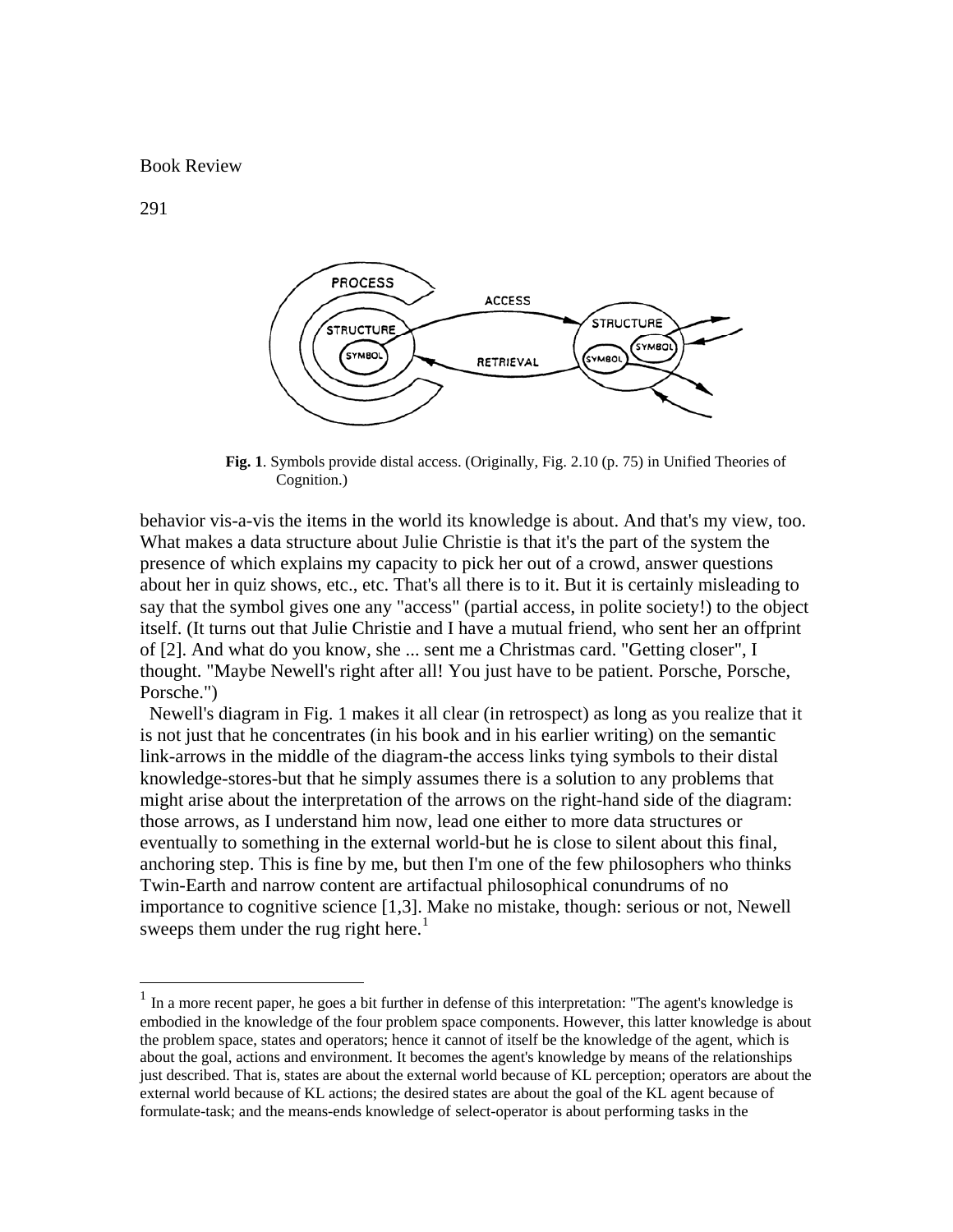What concerns him is rather the interesting question of Plato's aviary: how does an intelligent agent with more knowledge than it can "contemplate" all at once get the right birds to come when it calls? (Dennett [4, p. 222-225]). And how do you do this without relying on a dubious transportation metaphor, which would require shipping symboltokens here and there in the system? I'm not sure I understand his answer entirely, but the crucial elements are given on p. 355:

Functionally, working memory must be a short-term memory. It is used to hold the coded knowledge that is to be processed for the current task. It is necessary to replace that knowledge when the task changes. That replacement can be achieved in many ways, by moving the data [bad idea!-DCD], by moving the processes [better!-DCD], or by changing the access path [best!-DCD].... Working memory for cognition has no continued functional existence outside these limits, however, since elements that are no longer linked to the goal stack become unavailable. Furthermore, problem spaces themselves have no existence independent of the impasses they are created to resolve.

 I find these ideas some of the most difficult to understand in cognitive science, for they require setting aside, for once, what we might call the concrete crutch: the lazy picture of places (with boxes around them) and things moving to and fro. That vision, for all its utility at the symbol level, is a dangerous companion when we turn to the question of mapping computational processes onto brain processes. When Newell says "Search leads to the view that an intelligent agent is always operating within a problem space." (p. 98) we should recognize that this is really being presented as an a priori constraint on how we shall interpret intelligent agents. Show me an intelligent agent, and whatever it does, I'll show you a way of interpreting it as setting up a problem space. Since the key term "distal" is defined relative to that space-that logical space-we should be cautious of interpreting it too concretely (cf. Fodor and Pylyshyn [8]).

 So my second reservation is blunted as well. Two strikes, or maybe foul balls. There is one more issue I want to take a swing at as long as I'm up at bat. Newell's silence on the issue of natural language as a symbolic medium of cognition in human beings is uncanny. We know that Soar can (in principle) learn from taking advice (e.g., p. 312), and Newell sketches out the way Soar would or might handle language acquisition and comprehension (pp. 440-449; see especially his discussion of redundant encoding, p. 453), but I cannot figure out from these brief passages what Newell thinks happens to the overall shape of the competence of a cognitive system when it acquires a natural language, and I think his reticence on this score hides major issues. Early on he gives an eloquent survey of what he calls the "efflorescence of

 environment because it links environment-referring operators on environment-referring states to descriptions of environment-referring desired states." (Newell et al. [11, p. 23])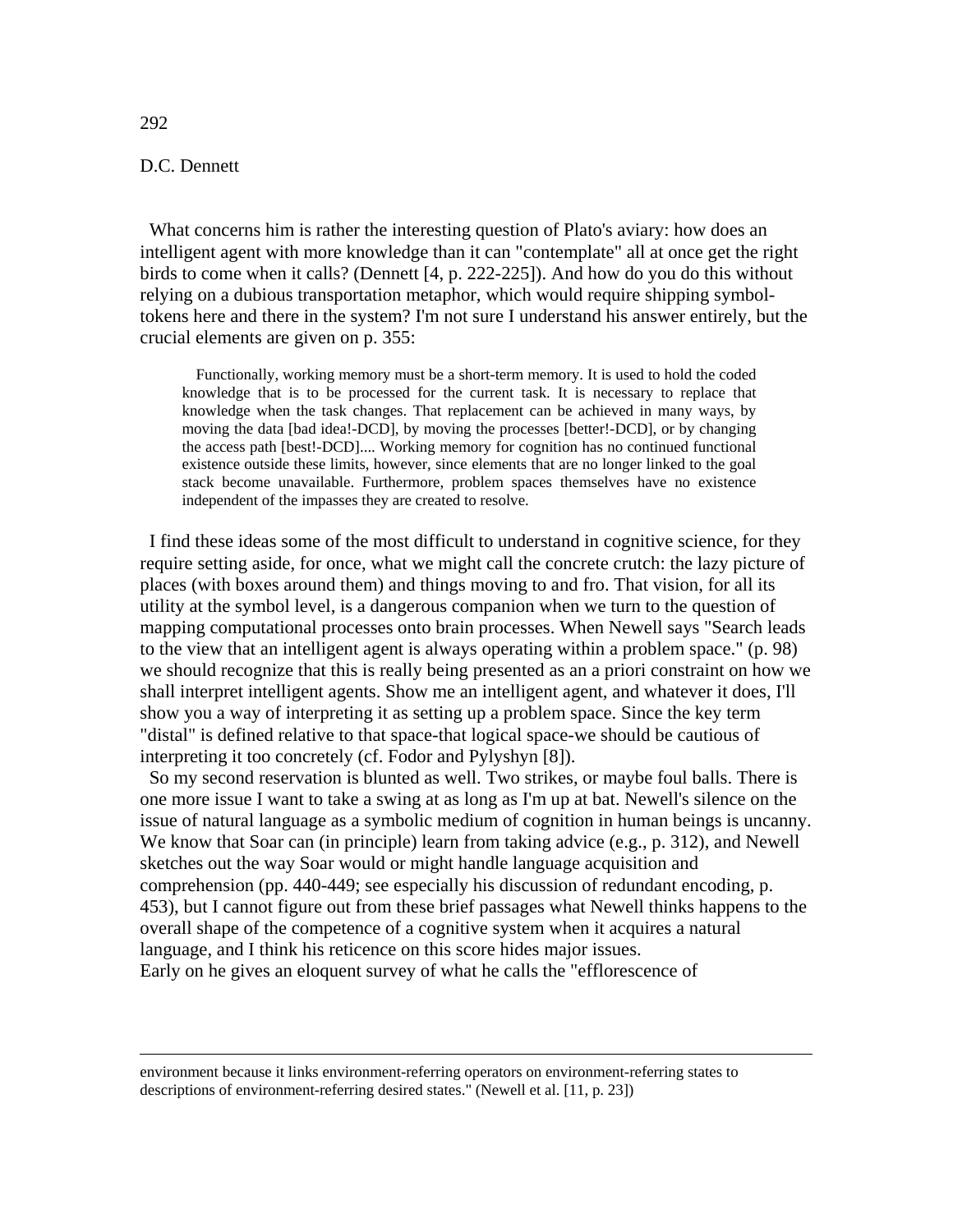293

 $\overline{a}$ 

adaptation" by the human (and only the human) species (pp. 114-115), but does this paean to productive versatility proclaim that the symbols of an internalized natural language are necessary, or is it rather that one needs a pre-linguistic language of thoughtin which case we may wonder why the human language of thought gives us such an edge over the other species, if it does not get most of its power from the external language we learn to speak. For instance, Newell's discussion of annotated models (pp. 393ff) is a fine perspective on the mental models debates, but I am left wondering: can a non-human intelligent agent-a dog or dolphin or ape, for instance-avail itself of an annotated model, or is that level of cognitive sophistication reserved for language-users? This is just one instance of a sort of empirical question that is left curiously burked by Newell's reticence.

 This gap is all the more frustrating since in other regards I find Newell's treatment in Chapters 1 and 2 of the standard debating topics in the philosophy of cognitive science a refreshing challenge. These chapters are simply required reading henceforth for any philosophers of cognitive science.<sup>[2](#page-9-0)</sup> Newell doesn't waste time surveying the wreckage; he gets down to business. He says, in effect: "Sit down and listen; I'll show you how to think about these topics." He simply makes moves in all the games we play, and largely leaves it to us to object or play along. This should be a model for all non-philosopher scientists who aspire (correctly!) to philosophical probity. Don't try to play the philosophers' games. Just make your moves, clearly and explicitly, and see if you can get away with them.

 I very largely agree with his moves, and it will be a pity if philosophers who disagree with him don't rise to the bait. They may not, alas. At times Newell underestimates how ingrown his jargon is. I have pushed portions of his text on some very smart philosophers and neuroscientists, and they are often completely at sea. (These issues are awfully hard to communicate about, and I am well aware that the alternative expository tactics I have tried in my own writing run their own risks of massive misconstrual.)

 It might seem odd, finally, for me not to comment at all on Newell's deliberate postponement of consideration of consciousness, which gets just a brief apology on p. 434. Is this not unconscionable? Not at all. Newell's

<span id="page-9-0"></span> $2$  Philosophers will find important material throughout the book, not just in the foundational chapters at the beginning. For instance, the discussion of the discovery of the data-chunking problem in Soar and its handling (pp. 326-345) can be interpreted as a sort of inverse version of Meno's paradox of inquiry. The problem is not how can I search for something if I don't already know what it is, but how can I set myself up so that when I confront a real Meno-problem, there will be a way I can solve it? (Alternatively, if Soar couldn't solve the data-chunking problem, Meno's claim would not be paradoxical when applied to Soar, but simply true.) I think the memory-management search control strategies that are adopted can be read as part of an explicit answer-much more explicit than any philosopher's answer-to Meno's challenge.